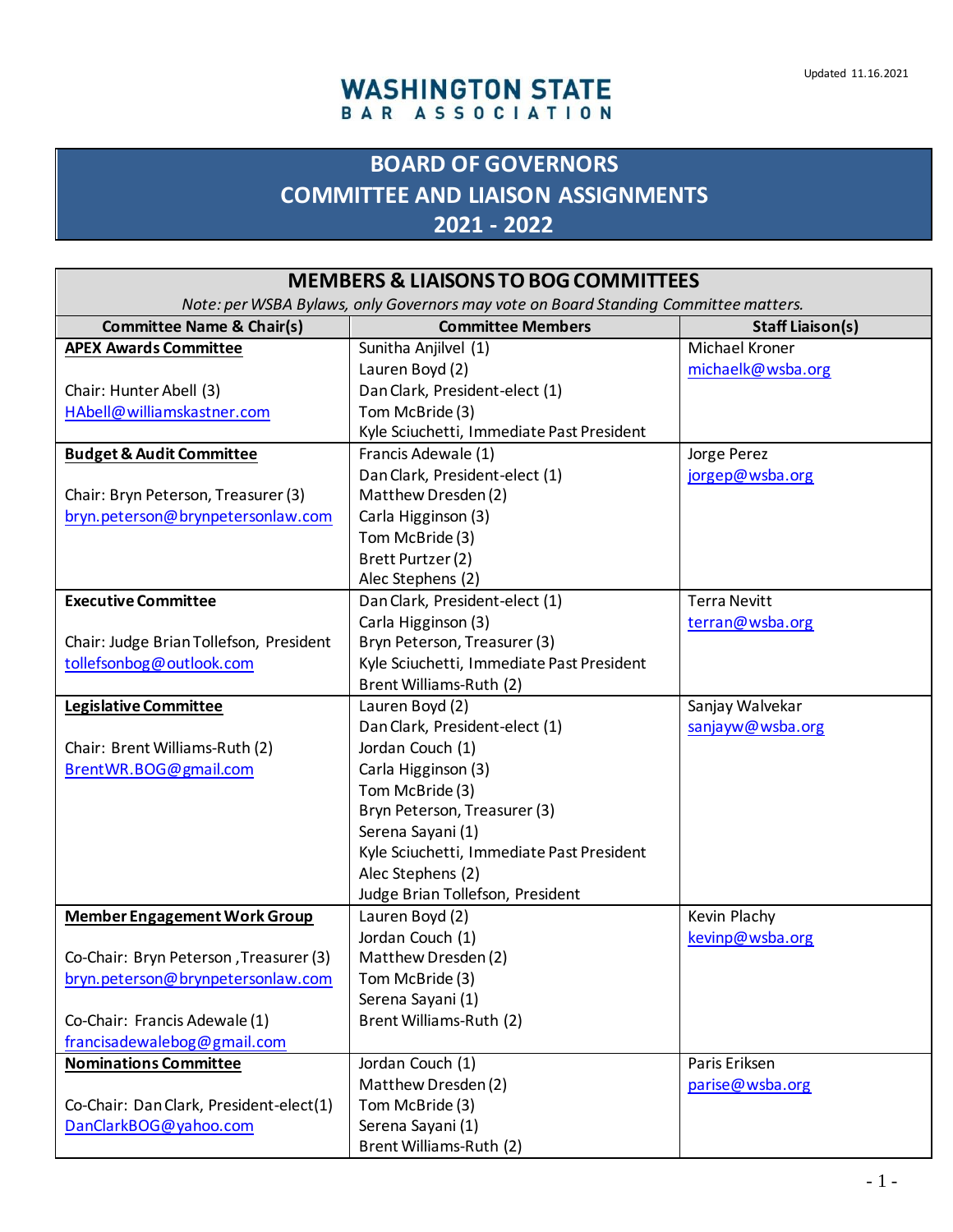| Co-Chair: Lauren Boyd (2)  |                                           |                         |
|----------------------------|-------------------------------------------|-------------------------|
| lauren.boyd.bog@gmail.com  |                                           |                         |
|                            |                                           |                         |
| <b>Personnel Committee</b> | Hunter Abell (3)                          | Glynnis Klinefelter-Sio |
|                            | Dan Clark, President-elect (1)            | glynnisk@wsba.org       |
| Chair: Carla Higginson (3) | Bryn Peterson, Treasurer (3)              |                         |
| carla@higginsonbeyer.com   | Brett Purtzer (2)                         |                         |
|                            | Serena Sayani (1)                         |                         |
|                            | Judge Brian Tollefson, President          |                         |
|                            | Kyle Sciuchetti, Immediate Past President |                         |

 $\overline{\phantom{0}}$ 

| <b>BOG Created Entities</b>             |                                                                                                                                                                                                                                                                                                                                                                                                                                                                                                                                                                                                                                                                                                                                                                                                                          |                   |
|-----------------------------------------|--------------------------------------------------------------------------------------------------------------------------------------------------------------------------------------------------------------------------------------------------------------------------------------------------------------------------------------------------------------------------------------------------------------------------------------------------------------------------------------------------------------------------------------------------------------------------------------------------------------------------------------------------------------------------------------------------------------------------------------------------------------------------------------------------------------------------|-------------------|
| <b>Entity Name &amp; Chair(s)</b>       | <b>Members</b><br><b>Staff Liaison(s)</b>                                                                                                                                                                                                                                                                                                                                                                                                                                                                                                                                                                                                                                                                                                                                                                                |                   |
| <b>Equity &amp; Disparity Workgroup</b> | Hunter Abell (3)                                                                                                                                                                                                                                                                                                                                                                                                                                                                                                                                                                                                                                                                                                                                                                                                         | Barbara Nahouraii |
|                                         | Jordan Couch (1)                                                                                                                                                                                                                                                                                                                                                                                                                                                                                                                                                                                                                                                                                                                                                                                                         | barbaran@wsba.org |
| Chair: Alec Stephens (2)                |                                                                                                                                                                                                                                                                                                                                                                                                                                                                                                                                                                                                                                                                                                                                                                                                                          |                   |
| alecstephensjr@gmail.com                | Charter Members:<br>• Access to Justice Board - Judge Dave<br>Keenan<br>• Asian Bar Association of Washington -<br>Aileen Tsao<br>• Civil Rights Section - Molly Matter &<br>Chalia Stallings-Ala'ilma<br>• Committee on Professional Ethics: Monte<br>Jewell<br>• Court Rules and Procedures Committee:<br><b>Isham Reavis</b><br>• Filipino Lawyers of Washington: pending<br>• Korean American Bar Association: Ron<br>Park<br>• Latina/Latino Bar Association of<br>Washington: Angelica Gonzalez<br>• Loren Miller Bar Association: Raina<br>Wagner<br>• Middle Eastern Legal Association of<br>Washington: pending<br>Northwest Indian Bar Association:<br>pending<br>• Practice of Law Board: Mir Tariq<br>• QLaw - The LGBT Bar Association:<br>Melissa Hall<br>Slavic Bar Association of Washington:<br>pending |                   |
|                                         | South Asian Bar Association of<br>Washington: Rania Rampersad                                                                                                                                                                                                                                                                                                                                                                                                                                                                                                                                                                                                                                                                                                                                                            |                   |
|                                         | The Cardozo Society: pending<br>$\bullet$                                                                                                                                                                                                                                                                                                                                                                                                                                                                                                                                                                                                                                                                                                                                                                                |                   |
|                                         | Vietnamese American Bar Association of                                                                                                                                                                                                                                                                                                                                                                                                                                                                                                                                                                                                                                                                                                                                                                                   |                   |
|                                         | Washington: Joanne Kalas & John Meyers                                                                                                                                                                                                                                                                                                                                                                                                                                                                                                                                                                                                                                                                                                                                                                                   |                   |
|                                         | Washington Attorneys with Disabilities<br>$\bullet$                                                                                                                                                                                                                                                                                                                                                                                                                                                                                                                                                                                                                                                                                                                                                                      |                   |
|                                         | Association: Jonathan Ko                                                                                                                                                                                                                                                                                                                                                                                                                                                                                                                                                                                                                                                                                                                                                                                                 |                   |
|                                         | Washington Women Lawyers: pending<br>$\bullet$                                                                                                                                                                                                                                                                                                                                                                                                                                                                                                                                                                                                                                                                                                                                                                           |                   |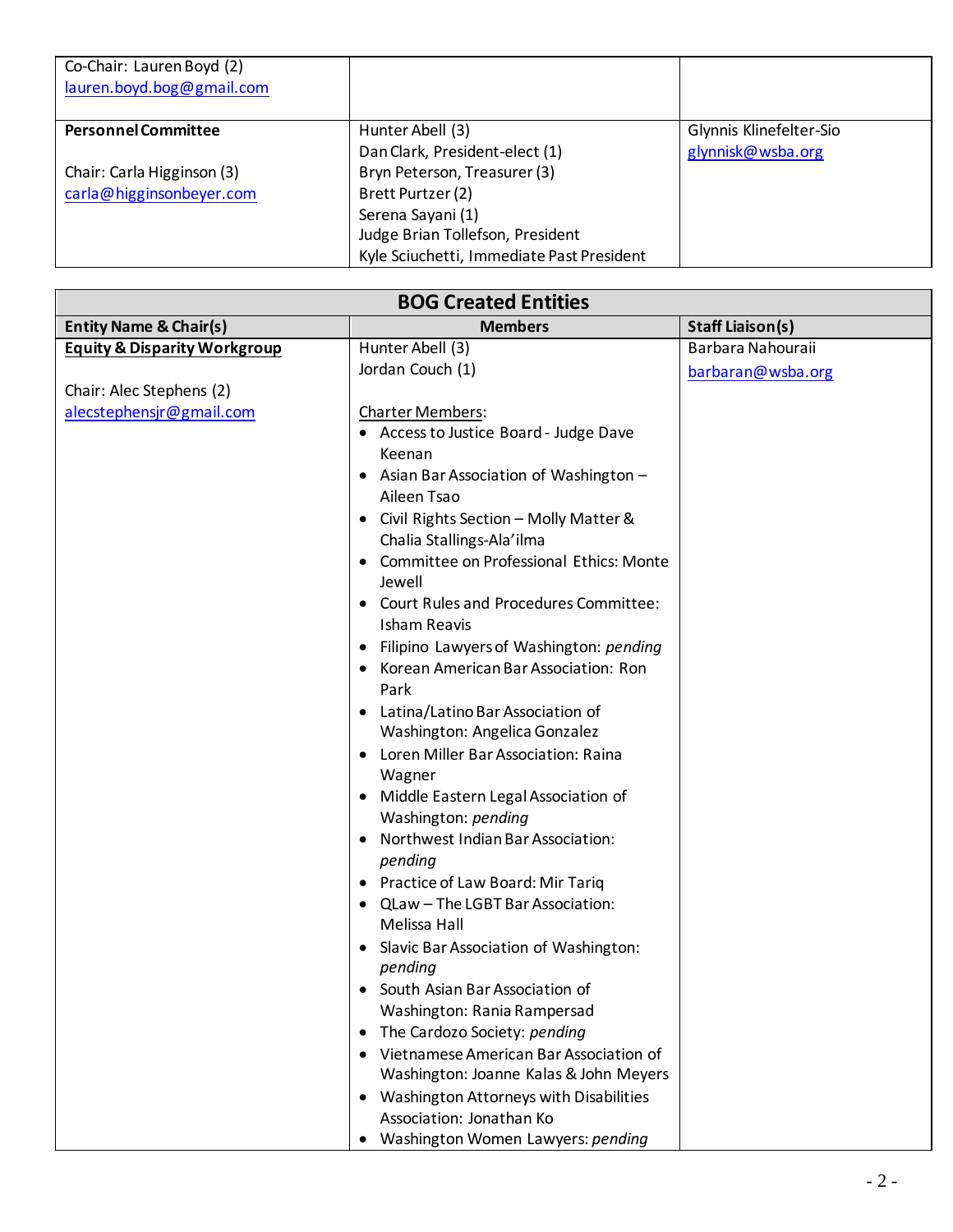|                                         | <b>WSBA Council on Public Defense:</b><br>$\bullet$ |                     |
|-----------------------------------------|-----------------------------------------------------|---------------------|
|                                         | Rebecca Stith                                       |                     |
|                                         | <b>WSBA Criminal Law Section: pending</b>           |                     |
|                                         |                                                     |                     |
|                                         | At-Large Members:                                   |                     |
|                                         | Kim Sandher<br>$\bullet$                            |                     |
|                                         | Laura Sierra<br>$\bullet$                           |                     |
|                                         | Patrice Kreider-Hughes<br>٠                         |                     |
|                                         | Connie Wan                                          |                     |
|                                         | Ailene Limric                                       |                     |
| <b>TAXICAB</b>                          | Sunitha Anjilvel (1)                                | <b>Terra Nevitt</b> |
| (Team Administering Xenial              | Dan Clark, President-elect (1)                      | terran@wsba.org     |
| <b>Involvement with Court Appointed</b> | Jordan Couch (1)                                    |                     |
| Boards)                                 | PJ Grabicki (former Governor)                       |                     |
|                                         | Rajeev Majumdar, Past President                     |                     |
| Chair: Kyle Sciuchetti, Immediate Past  | Judge Brian Tollefson, President                    |                     |
| President                               |                                                     |                     |
| Kyle.Sciuchetti@MillerNash.com          | <b>Charter Members:</b>                             |                     |
|                                         | Discipline Board: Paige Pratter                     |                     |
|                                         | Practice of Law Board: Michael Cherry               |                     |
|                                         | <b>MCLE Board: Robert Malae</b>                     |                     |
|                                         | Access to Justice Board: Sal Mungia                 |                     |
|                                         | Limited Practice Board: Tom Peterson                |                     |
|                                         | Limited License Legal Technician Board:             |                     |
|                                         | <b>Geoff Revelle</b>                                |                     |

| <b>MEMBERS &amp; LIAISONS TO OTHER WSBA ENTITIES</b> |                                           |                                 |
|------------------------------------------------------|-------------------------------------------|---------------------------------|
| <b>Entity Name &amp; Chair(s)</b>                    | <b>Members</b>                            | <b>BOG &amp; Staff Liaisons</b> |
| <b>WSBA Diversity Committee</b>                      | Mub Abdur Raheem                          | <b>BOG Liaisons:</b>            |
|                                                      | Cory Beetley                              | Lauren Boyd (2)                 |
| Co-Chair: Sunitha Anjilvel (1)                       | Luís Beltrán                              | lauren.boyd.bog@gmail.com       |
| sunitha@amlawseattle.com                             | Danitza Casselman                         |                                 |
|                                                      | Megan Dawson                              | Matthew Dresden (2)             |
| Co-Chair: Nam Nguyen                                 | Michele Fukawa                            | matthew@dresdenlaw.com          |
| nam.nguyen@atg.wa.gov                                | Janice Langbehn                           |                                 |
|                                                      | SaNni Lemonidis                           | Alec Stephens (2)               |
|                                                      | Maria Little                              | alecstephensjr@gmail.com        |
|                                                      | Monica Reinmiller                         |                                 |
|                                                      | Sharon Sakamoto                           | <b>Staff Liaison:</b>           |
|                                                      | Christopher Swaby                         | Dominique Shannon               |
|                                                      | Shirley Prasad                            | dominiques@wsba.org             |
| <b>Washington State Bar Foundation</b>               | Ex-Officio:                               | <b>BOG Liaisons:</b>            |
|                                                      | Terra Nevitt, Secretary                   | Sunitha Anjilvel (1)            |
| President: Tracy S. Flood                            | Kyle Sciuchetti, Immediate Past President | sunitha@amlawseattle.com        |
| tracy@tracyfloodlaw.com                              |                                           |                                 |
|                                                      | Voting:                                   | Tom McBride (3)                 |
|                                                      | Richard C. Bird, Jr., Treasurer           | tomamcbride@gmail.com           |
|                                                      | Peter Finch                               |                                 |
|                                                      | Kristine Kuenzli                          | Brent Williams-Ruth (2)         |
|                                                      | Susan Machler                             | BrentWR.BOG@gmail.com           |
|                                                      | Rajeev Majumdar                           |                                 |
|                                                      | Maya Manus                                | <b>Staff Liaison:</b>           |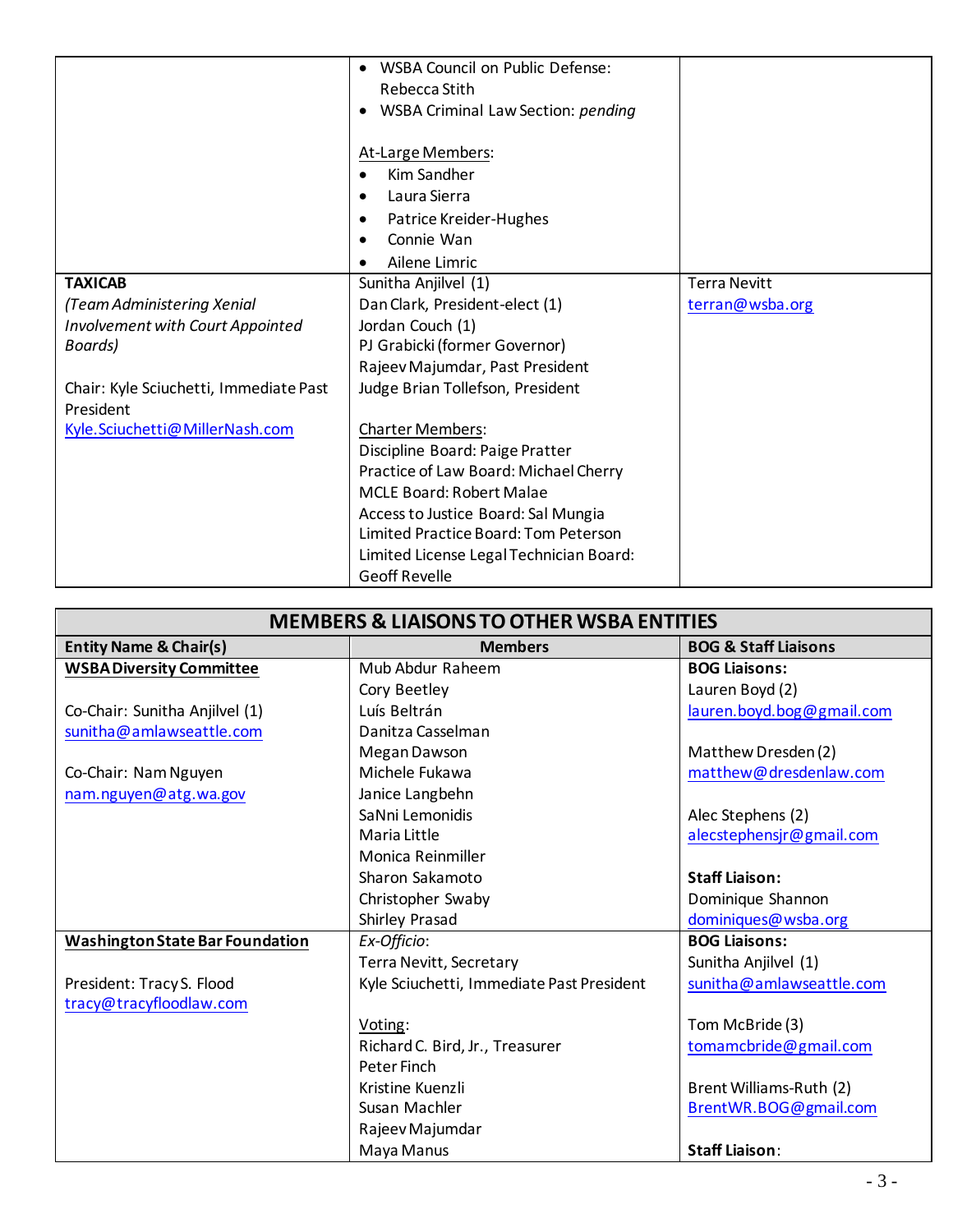| Gloria Ochoa-Bruck              | Laura Sanford   |
|---------------------------------|-----------------|
| Kyle Sciuchetti                 | lauras@wsba.org |
| Allie Sisson                    |                 |
| Deb Wechselblatt                |                 |
| Kinnon Williams, Vice President |                 |

| <b>MEMBERS AND LIAISONS TO SUPREME COURT-CREATED ENTITIES</b> |                                     |                                   |
|---------------------------------------------------------------|-------------------------------------|-----------------------------------|
| <b>Entity Name &amp; Chair(s)</b>                             | <b>Members</b>                      | <b>BOG &amp; Staff Liaison(s)</b> |
| <b>Access to Justice Board</b>                                | Esperanza Borboa                    | <b>BOG Liaison:</b>               |
|                                                               | Michael Chin                        | Francis Adewale (1)               |
| Chair: Francis Adewale (1)                                    | Hon. Frederick P. Corbit            | francisadewalebog@gmail.com       |
| francisadewalebog@gmail.com                                   | Hon. David S. Keenan                |                                   |
|                                                               | Lindy Laurence                      | <b>Staff Liaisons:</b>            |
|                                                               | Michelle Lucas                      | Diana Singleton                   |
|                                                               | Salvador Mungia                     | dianas@wsba.org                   |
|                                                               | Mirya Muñoz-Roach                   |                                   |
|                                                               | Terry J. Price                      | <b>Bonnie Sterken</b>             |
|                                                               |                                     | bonnies@wsba.org                  |
| <b>Disciplinary Selection Panel</b>                           | <b>Pending Appointments</b>         | <b>BOG Liaison:</b>               |
|                                                               |                                     | <b>Brent Williams-Ruth</b>        |
| Chair: Brent Williams-Ruth (2)                                | Randolph Petgrave, CHO (ex officio) | BrentWR.BOG@gmail.com             |
| BrentWR.BOG@gmail.com                                         |                                     |                                   |
|                                                               |                                     | <b>Staff Liaison:</b>             |
|                                                               |                                     | Allison Sato                      |
|                                                               |                                     | allisons@wsba.org                 |
| Limited License Legal Technician (LLLT)                       | Sarah Bove                          | <b>BOG Liaison:</b>               |
| <b>Board</b>                                                  | Christine Carpenter                 | Lauren Boyd (2)                   |
|                                                               | John Darling                        | lauren.boyd.bog@gmail.com         |
| Chair: Nancy Ivarinen                                         | Victoria Lambert-Schroeder          |                                   |
| nancy@ncilegal.com                                            | Jennifer Ortega                     | <b>Staff Liaisons:</b>            |
|                                                               | Athan Papailiou                     | <b>Bobby Henry</b>                |
|                                                               | Jennifer Bull                       | bobbyh@wsba.org                   |
|                                                               | Judith Potter                       |                                   |
|                                                               | Geoffrey Revelle                    | Shay Adhikari                     |
|                                                               | Amy Riedel                          | shaya@wsba.org                    |
|                                                               | <b>Nicole Schilling</b>             |                                   |
| <b>Limited Practice Board</b>                                 | Kimberly Chose                      | <b>BOG Liaison:</b>               |
|                                                               | Caitlin Finley                      | Carla Higginson (3)               |
| Chair: David Bastian                                          | <b>Gail Kelsie Derek Matthews</b>   | carla@higginsonbeyer.com          |
| davidtbastian@gmail.com                                       | Thomas Peterson                     |                                   |
|                                                               | <b>Bill Ronhaar</b>                 | <b>Staff Liaison:</b>             |
|                                                               | Lori Smith                          | Jonathan Burke                    |
|                                                               |                                     | jonb@wsba.org                     |
|                                                               |                                     |                                   |
|                                                               |                                     | Shay Adhikari                     |
|                                                               |                                     | shaya@wsba.org                    |
| <b>Practice of Law Board</b>                                  | Lesli Ashley                        | <b>BOG Liaison:</b>               |
|                                                               | Sarah Bove                          | Jordan Couch (1)                  |
| Chair: Michael Cherry                                         | Jeremy Burke                        | jordan@palacelaw.com              |
| mikech@lexquiro.com                                           | Pearl Collier                       |                                   |
|                                                               | June Darling                        | <b>Staff Liaisons:</b>            |
|                                                               | <b>Brooks Goode</b>                 |                                   |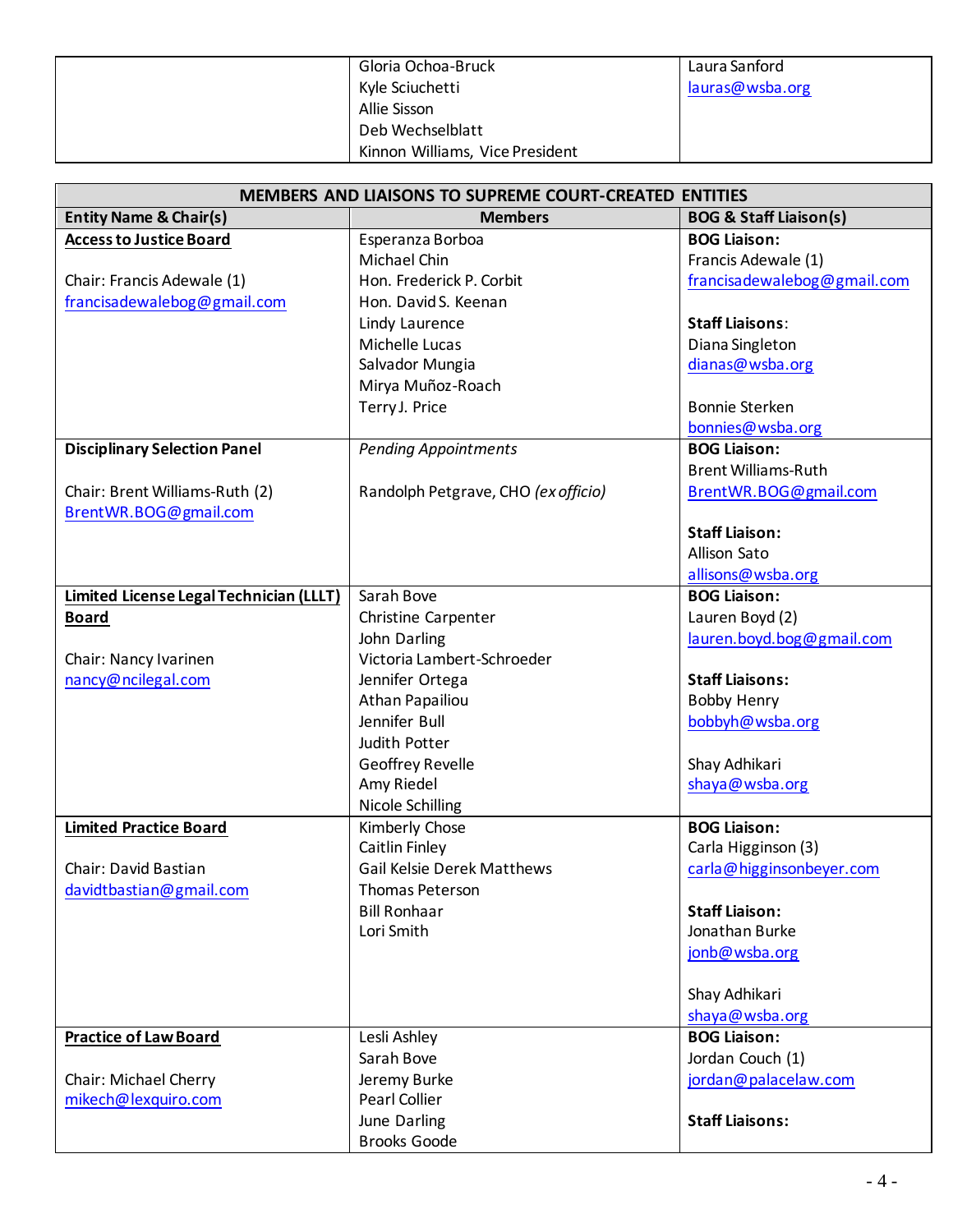|                         | David Sattler                            | Thea Jennings         |
|-------------------------|------------------------------------------|-----------------------|
|                         | Drew Simshaw (pending Court appointment) | thealj@wsba.org       |
|                         | Mir Tariq                                |                       |
|                         | Michael Terasaki                         | Kyla Jones            |
|                         |                                          | kylaj@wsba.org        |
| <b>MCLE Board</b>       | Michael Bueter                           | <b>BOG Liaison:</b>   |
|                         | Ayanna Colman                            | Serena Sayani (1)     |
| Chair: Todd Alberstone  | Merri Hartse                             | ssayaniBOG@gmail.com  |
| todd@stonetreelegal.com | Efrem Krisher                            |                       |
|                         | Robert Malae                             | <b>Staff Liaison:</b> |
|                         | Asia Wright                              | Adelaine Shay         |
|                         |                                          | adelaines@wsba.org    |

## **CHAIRS & LIAISONS TO COUNCILS/BOARDS/COMMITTEE**

Each WSBA committee and section has a liaison from the Board of Governors. The expectation of BOG Liaisons is asfollows:

• Serve as a conduit of information and intermediary between committees, sections, and the Board.

• Serve as a resource for information about the Board and its activities to the assigned committees and sections.

• Contact Section or Committee Chair early in the fiscal year (Fall) to establish lines of communication.

Activities that require BOG action should be discussed with both BOG Liaison and Staff Liaison prior to submission to the BOG.

[Click here](https://www.wsba.org/docs/default-source/legal-community/volunteer/volunteer-toolbox/wsba-entity-chairs-and-liaisons---roles-and-responsibilities.pdf?sfvrsn=758103f1_6) to learn a general overview of the chair, BOG liaison and staff liaison roles and responsibilities.

| <b>Entity</b>             | Chair(s)                    | <b>BOG Liaison(s)</b>       | <b>Staff Liaison(s)</b> |
|---------------------------|-----------------------------|-----------------------------|-------------------------|
| <b>Board of Bar</b>       | <b>Bruce Turcott</b>        | Matthew Dresden(2)          | Ramana Pendyala         |
| <b>Examiners</b>          | bruce.turcott@atg.wa.gov    | matthew@dresdenlaw.com      | ramanap@wsba.org        |
| Character &               | <b>Michael Morguess</b>     | Tom McBride (3)             | Renata Garcia           |
| <b>Fitness Board</b>      | morguess@castilloharper.com | tomamcbride@gmail.com       | renatag@wsba.org        |
|                           |                             |                             |                         |
|                           |                             |                             | Ramana Pendyala         |
|                           |                             |                             | ramanap@wsba.org        |
| <b>Client Protection</b>  | Carrie Umland               | Carla Higginson (3)         | <b>Nicole Gustine</b>   |
| <b>Board</b>              | carrie@palacelaw.com        | carla@higginsonbeyer.com    | nicoleg@wsba.org        |
| Committee on              | Pam Anderson                | Brett Purtzer (2)           | Jeanne Marie Clavere    |
| Professional              | PANDAPARA@comcast.net       | brett@hesterlawgroup.com    | jeannec@wsba.org        |
| <b>Ethics</b>             |                             |                             |                         |
|                           |                             |                             | Sandra Schilling        |
|                           |                             |                             | sandras@wsba.org        |
| <b>Continuing Legal</b>   | Sharon Glenn                | Serena Sayani (1)           | Shanthi Raghu           |
| <b>Education</b>          | Sharon.Glenn@mossadams.com  | ssayaniBOG@gmail.com        | shanthir@wsba.org       |
| <b>Council on Public</b>  | <b>Travis Stearns</b>       | Brett Purtzer (2)           | <b>Bonnie Sterken</b>   |
| <b>Defense</b>            | travis@washapp.org          | brett@hesterlawgroup.com    | bonnies@wsba.org        |
| <b>Court Rules &amp;</b>  | <b>Isham Reavis</b>         | Lauren Boyd (2)             | <b>Nicole Gustine</b>   |
| <b>Procedures</b>         | isham@aokilaw.com           | lauren.boyd.bog@gmail.com   | nicoleg@wsba.org        |
| Committee                 |                             |                             |                         |
| <b>Disciplinary</b>       | Justice Mary Yu             | Tom McBride (3)             | Darlene Neumann         |
| <b>Advisory Round</b>     | Mary.Yu@courts.wa.gov       | tomamcbride@gmail.com       | darlenen@wsba.org       |
| <b>Table</b>              |                             |                             |                         |
| <b>Editorial Advisory</b> | <b>Drew Pollom</b>          | Sunitha Anjilvel (1)        | Kirsten Abel            |
| Committee                 | dpollom42@gmail.com         | sunitha@amlawseattle.com    | kirstena@wsba.org       |
| <b>Judicial</b>           | Michiko Fjeld               | Francis Adewale (1)         | Sanjay Walvekar         |
| Recommendation            | mfjeld@spokanecity.org      | francisadewalebog@gmail.com | sanjayw@wsba.org        |
| Committee                 |                             |                             |                         |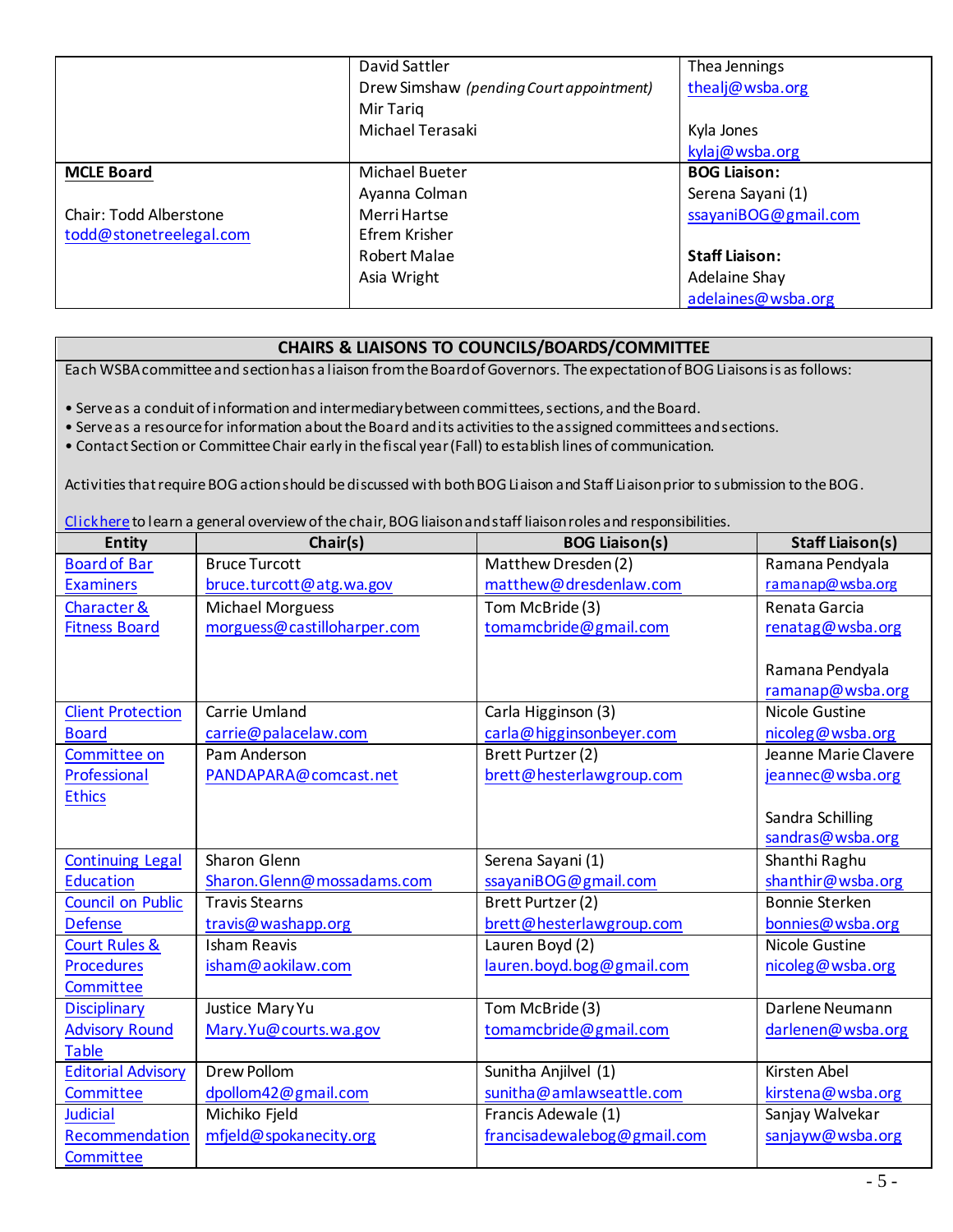|                           |                                             | Alec Stephens (2)               |                       |
|---------------------------|---------------------------------------------|---------------------------------|-----------------------|
|                           |                                             | alecstephensjr@gmail.com        |                       |
| Law Clerk Board           | <b>Emily Rose Mowrey</b>                    | Dan Clark, President-elect (1)  | Katherine Skinner     |
|                           | info@limitlesslaw.com                       | DanClarkBOG@yahoo.com           | katherines@wsba.org   |
| Legislative               | <b>Brian Considine</b>                      | Kyle Sciuchetti, Immediate Past | Sanjay Walvekar       |
| <b>Review</b>             | Brian.Considine@wsgc.wa.gov                 | President                       | sanjayw@wsba.org      |
| Committee                 |                                             | Kyle.Sciuchetti@MillerNash.com  |                       |
| Long Range                | Judge Brian Tollefson, President            | not applicable this year        | Ana LaNasa-Selvidge   |
| <b>Strategic</b>          | tollefsonbog@outlook.com                    |                                 | anas@wsba.org         |
| <b>Planning Council</b>   |                                             |                                 |                       |
| Pro Bono &                | Co-Chairs:                                  | Matthew Dresden(2)              | Saleena Salango       |
| <b>Public Service</b>     | <b>Bonnie Rosinbum</b>                      | matthew@dresdenlaw.com          | saleenas@wsba.org     |
| Committee                 | attorney@tcvls.org                          |                                 |                       |
|                           |                                             |                                 |                       |
|                           | Michael R. Addams                           |                                 |                       |
|                           | michaelraddams@gmail.com                    |                                 |                       |
| <b>Small Town and</b>     | Hunter Abell (3)                            | not applicable this year        | Julianne Unite        |
| <b>Rural Practice</b>     | HAbell@williamskastner.com                  |                                 | julianneu@wsba.org    |
| Committee                 |                                             |                                 |                       |
| Washington                | Serena Sayani                               |                                 |                       |
| Leadership                | ssayaniBOG@gmail.com                        |                                 |                       |
| <b>Institute Advisory</b> |                                             |                                 |                       |
| <b>Board</b>              | Judge Brian Tollefson, President ex officio |                                 |                       |
|                           | tollefsonbog@outlook.com                    |                                 |                       |
| Washington                | <b>Emily Ann Albrecht</b>                   | Jordan Couch (1)                | <b>Curtiss Melvin</b> |
| <b>Young Lawyers</b>      | emilyalbrechtattorney@gmail.com             | jordan@palacelaw.com            | curtissm@wsba.org     |
| Committee                 |                                             |                                 |                       |

| <b>CHAIRS &amp; LIAISONS TO SECTIONS</b>    |                             |                                   |  |
|---------------------------------------------|-----------------------------|-----------------------------------|--|
| <b>Section Name</b>                         | Chair(s)                    | <b>BOG Liaison</b>                |  |
| <b>Administrative Law</b>                   | <b>Bill Pardee</b>          | Francis Adewale (1)               |  |
|                                             | Bill.Pardee@bta.wa.gov      | francisadewalebog@gmail.com       |  |
| <b>Alternative Dispute Resolution</b>       | Melvyn Simburg              | Alec Stephens (2)                 |  |
|                                             | msimburg@sksp.com           | alecstephensjr@gmail.com          |  |
| <b>Animal Law</b>                           | Gemma Zanowski              | Serena Sayani (1)                 |  |
|                                             | gemma@stritmatter.com       | ssayaniBOG@gmail.com              |  |
| <b>Business Law</b>                         | Shaina Johnson              | Bryn Peterson, Treasurer (3)      |  |
|                                             | sjohnson@bpmlaw.com         | bryn.peterson@brynpetersonlaw.com |  |
| <b>Antitrust, Consumer Protection &amp;</b> | Danica Noble                | Tom McBride (3)                   |  |
| <b>Unfair Business Practices</b>            | dnoble@ftc.gov              | tomamcbride@gmail.com             |  |
|                                             |                             |                                   |  |
|                                             | <b>Eric Weiss</b>           |                                   |  |
|                                             | eweiss@perkinscoie.com      |                                   |  |
| <b>Cannabis Law</b>                         | Sativa Rasmussen            | Brett Purtzer (2)                 |  |
|                                             | rasmussen.sativa@dorsey.com | brett@hesterlawgroup.com          |  |
| <b>Civil Rights Law</b>                     | Laura Sierra                | Alec Stephens (2)                 |  |
|                                             | lauraesierra@qmail.com      | alecstephensjr@gmail.com          |  |
| <b>Construction Law</b>                     | Colm Nelson                 | Serena Sayani (1)                 |  |
|                                             | colm.nelson@stoel.com       | ssayaniBOG@gmail.com              |  |
| <b>Corporate Counsel</b>                    | Joel Emans                  | Bryn Peterson, Treasurer (3)      |  |
|                                             | j.emans@pokemon.com         | bryn.peterson@brynpetersonlaw.com |  |
| <b>Creditor Debtor Rights</b>               | William Malaier, Jr.        | Matthew Dresden (2)               |  |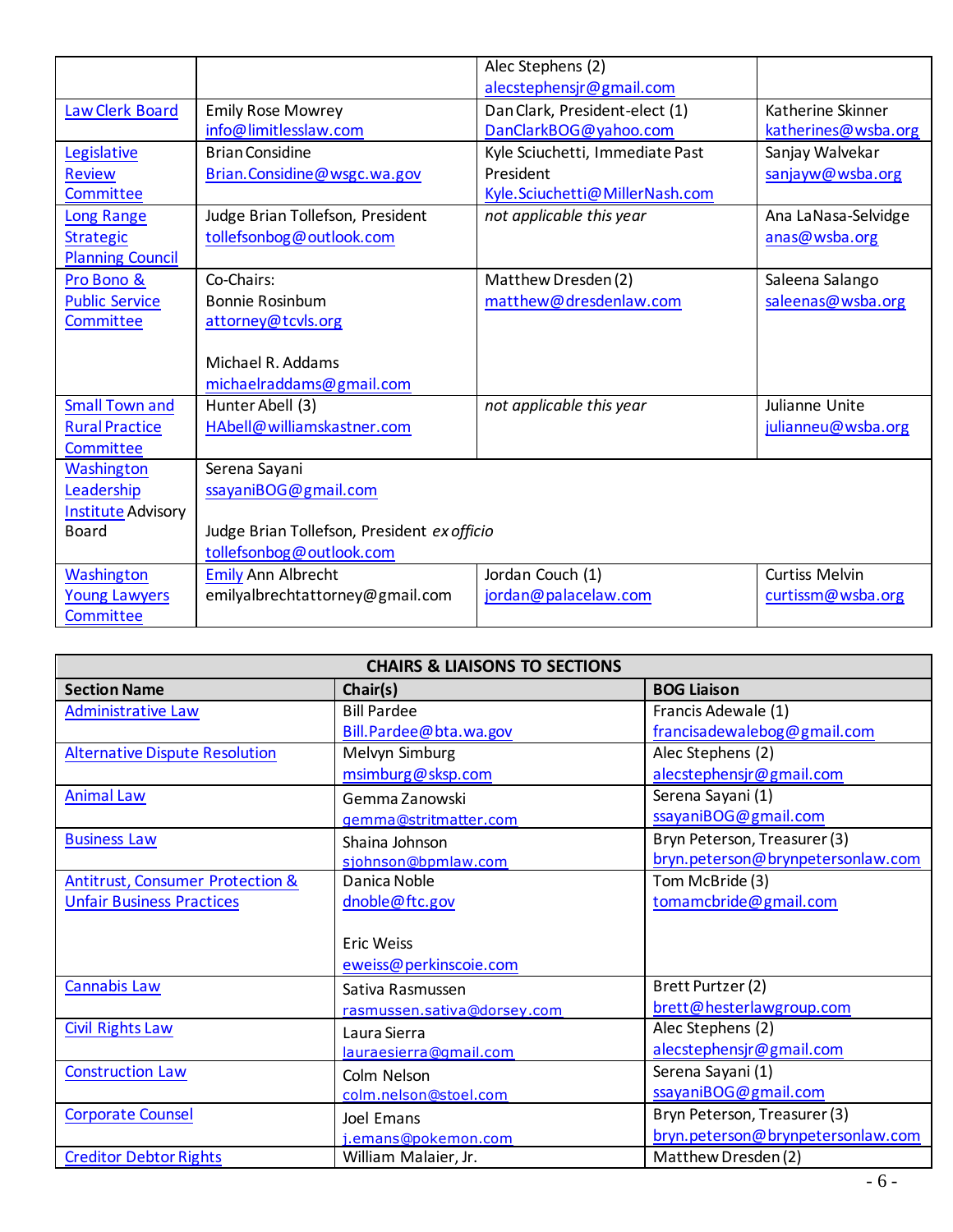|                                           | wmalaier@omwlaw.com                    | matthew@dresdenlaw.com            |
|-------------------------------------------|----------------------------------------|-----------------------------------|
| <b>Criminal Law</b>                       | Josephine Townsend                     | Alec Stephens (2)                 |
|                                           | josie@jctownsend.com                   | alecstephensjr@gmail.com          |
| <b>Elder Law</b>                          | Meredith Grigg                         | Carla Higginson (3)               |
|                                           | meredith.grigg@nwjustice.org           | carla@higginsonbeyer.com          |
| <b>Environmental &amp; Land Use Law</b>   | Kyler Danielson                        | Hunter Abell (3)                  |
|                                           | Kyler.Danielson@lakesideindustries.com | HAbell@williamskastner.com        |
| <b>Family Law</b>                         | Jacqueline Jeske                       | Sunitha Anjilvel (1)              |
|                                           | jjeske@jeskedr.com                     | sunitha@amlawseattle.com          |
| <b>Health Law</b>                         | Lori Oliver                            | Carla Higginson (3)               |
|                                           | loliver@polsinelli.com                 | carla@higginsonbeyer.com          |
| <b>Indian Law</b>                         | Danielle Bargala                       | Hunter Abell (3)                  |
|                                           | danielle.bargala@muckleshoot.nsn.us    | HAbell@williamskastner.com        |
| <b>Intellectual Property</b>              | <b>Brooke Quist</b>                    | Bryn Peterson, Treasurer (3)      |
|                                           | brookeg@seedip.com                     | bryn.peterson@brynpetersonlaw.com |
| <b>International Practice</b>             | Eriko Baxter                           | Matthew Dresden (2)               |
|                                           | elly@baxterlawintl.com                 | matthew@dresdenlaw.com            |
| Juvenile Law                              | Michael Addams                         | Brett Purtzer (2)                 |
|                                           | michaelraddams@qmail.com               | brett@hesterlawgroup.com          |
| Labor & Employment Law                    | Tina Aiken                             | Alec Stephens (2)                 |
|                                           | taiken@sebrisbusto.com                 | alecstephensjr@gmail.com          |
| Legal Assistance to Military              | Stephen Carpenter                      | Hunter Abell (3)                  |
| Personnel                                 | Stephen.Carpenter@militarylawfirm.com  | HAbell@williamskastner.com        |
| Lesbian, Gay, Bisexual, Transgender       | Peder Punsalan-Teigen                  | Brent Williams-Ruth (2)           |
| (LGBT) Law                                | ppunsalan-t@skellengerbender.com       | BrentWR.BOG@gmail.com             |
| Litigation                                | Susan Nelson                           | Jordan Couch (1)                  |
|                                           | snelson@dunnandblack.com               | jordan@palacelaw.com              |
| <b>Low Bono</b>                           | Sarterus Rowe                          | Brett Purtzer (2)                 |
|                                           | sart@inclusivelaw.org                  | brett@hesterlawgroup.com          |
| <b>Real Property, Probate &amp; Trust</b> | <b>Tiffany Gorton</b>                  | Brent Williams-Ruth (2)           |
|                                           | tgorton@khbblaw.com                    | BrentWR.BOG@gmail.com             |
| <b>Senior Lawyers</b>                     | <b>Eleanor Doermann</b>                | Jordan Couch (1)                  |
|                                           | eleanor@pathwaylaw.net                 | jordan@palacelaw.com              |
| Solo & Small Practice                     | Shashi Vijay                           | Jordan Couch (1)                  |
|                                           | shashi@vjlawfirm.com                   | jordan@palacelaw.com              |
| <b>Taxation</b>                           | Claire Taylor                          | Lauren Boyd $(2)$                 |
|                                           | claire.taylor@stokeslaw.com            | lauren.boyd.bog@gmail.com         |
| <b>World Peace Through Law</b>            | Vacant                                 | Brent Williams-Ruth (2)           |
|                                           |                                        | BrentWR.BOG@gmail.com             |

| <b>BOG LIAISONS TO EXTERNAL ENTITIES</b>              |                                  |  |
|-------------------------------------------------------|----------------------------------|--|
| Board for Judicial Administration (BJA)               | Judge Brian Tollefson, President |  |
|                                                       | tollefsonbog@outlook.com         |  |
| District & Municipal Court Judges Association (DMCJA) | Francis Adewale (1)              |  |
|                                                       | francisadewalebog@gmail.com      |  |
| <b>Government Lawyers Association</b>                 | Lauren Boyd (2)                  |  |
|                                                       | lauren.boyd.bog@gmail.com        |  |
| <b>Washington Initiative for Diversity</b>            | Sunitha Anjilvel (1)             |  |
|                                                       | sunitha@amlawseattle.com         |  |
| <b>Office of Civil Legal Aid</b>                      | Sunitha Anjilvel (1)             |  |
|                                                       | sunitha@amlawseattle.com         |  |